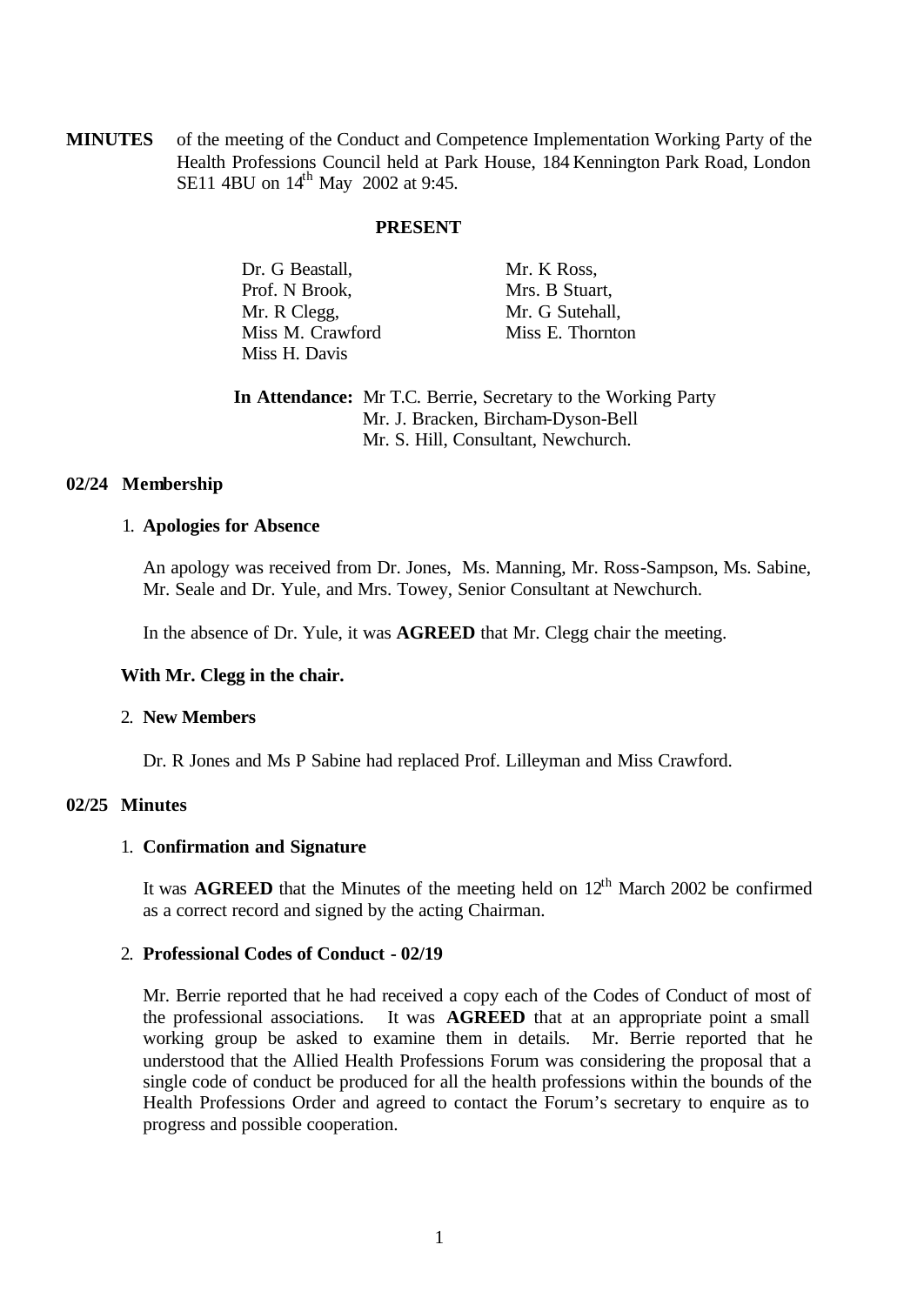## 3. **Use of Screeners - 02/22.3**

The Investigating Implementation Working Party had produced some draft Rules relating to Screeners which Mr. Bracken was currently looking at for comment and suitable amendment.

## **02/26 Draft Rules (Reference Minute 02/18)**

Mr. Bracken reported that he had received a copy of the draft Rules and would be making a number of recommended amendments. The revised draft would set out the Rules in as plain language as was compatible with the requirement to avoid legal ambiguity and would seek to avoid incorporating too much detail of process, whilst incorporating the fundamental features required by the Order and recommended by the Working Party. He expected to have finished the draft within the week. Mr. Berrie agreed to forward it to members by email and post. Mr. Bracken stated that Mr. Michael Caplan had indicated that, as he and his colleagues at Kingsley Napley would be involved in the process on the Council's behalf once the Rules were enacted, he did not wish to become involved in the Rule-making until the end of the process, when he would be willing to comment on final drafts.

### **02/27 Draft Statement of Good Character, Conduct and Health (Reference Minute 02/19)**

The Working Party considered and approved Mr. Bracken's recommended changes to the draft, and Mr. Berrie agreed to arrange for the redrafted document to be forward to members by email and post. In particular, Mr. Bracken reported that he had recommended that reference to the Rehabilitation of Offenders Act be removed, at least for the time being, as that Act had not been amended to change the reference from the old Boards to the Health Professions Council. It was **AGREED** that reference to the rehabilitation of offenders etc. be withheld until the Government's intentions in this matter were known. Members discussed the question of "amnesties", particularly in relation to Northern Ireland. Mr. Bracken agreed to consider and advise the Working Party on this.

# **02/28 Policy on levels of sanction and sentencing (Reference Minute 02/20)**

The Working Party concluded that providing detailed guidelines at this stage was not possible, due to the lack of any precedent specific to the Council, but this did not preclude the production of such guidelines later. It was therefore **AGREED** that for the purposes of the consultation process, a "statement of intent" would be produced, which would consist of a précis of the powers and responsibilities of the Conduct & Competence Committee in relation to sanctions, as set out in the Order. This would then act as the basis of a guideline document for members of hearing panels. Mr. Hill agreed to prepare this document.

# **02/29 The role and the function of the Working Party vis-à-vis the Consultation Process (Reference Minute 02/21)**

Mr. Hill tabled the most recent draft of the sections of the consultation document pertaining to the Practice Committees. Members made some initial comments and agreed to email more detailed comments to Mr. Hill.